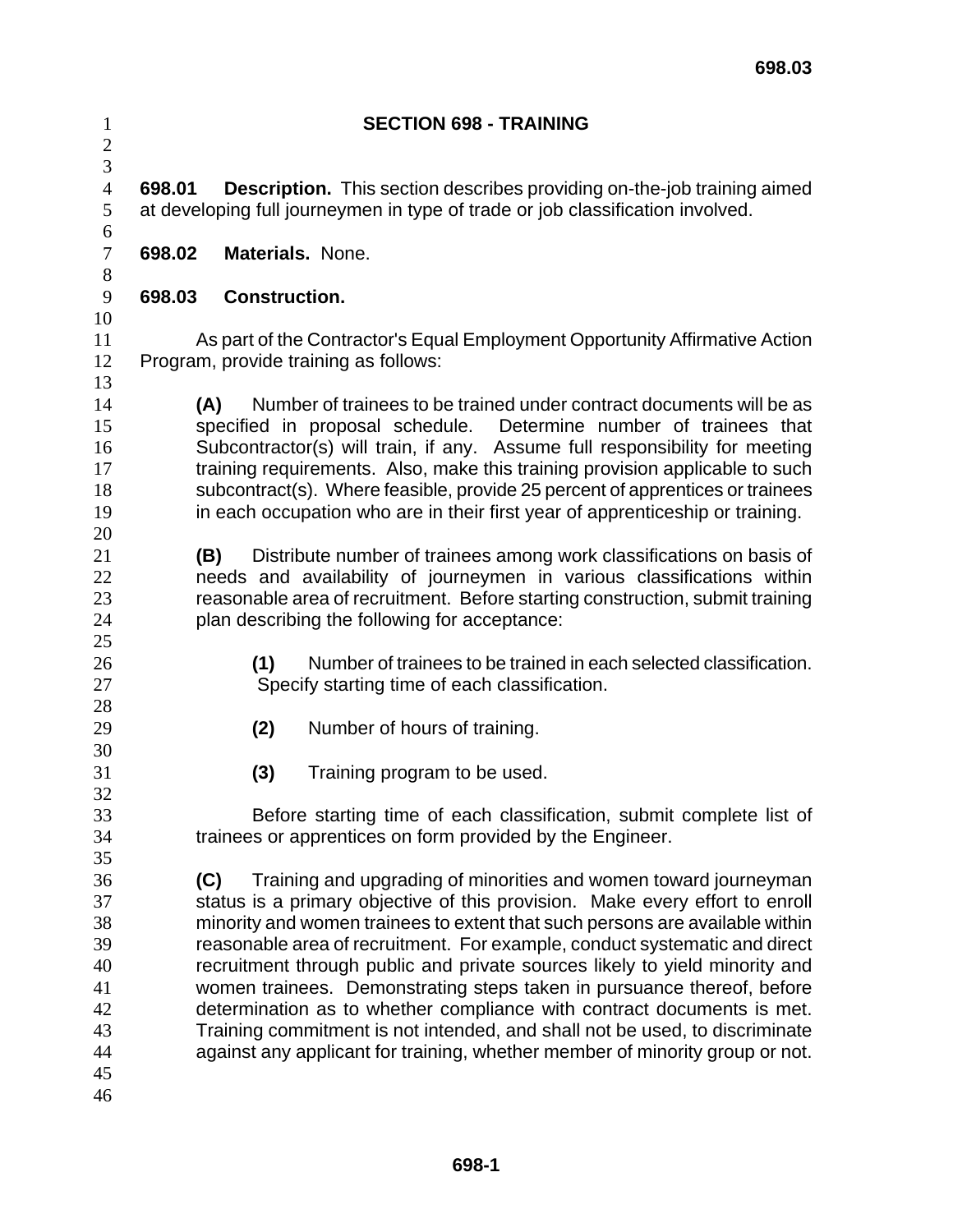- **(D)** Do not use employees as trainees in classifications that employees have successfully completed training courses leading to journeyman status or have been employed as journeymen. Include appropriate questions in employee's application to satisfy this requirement. Document employee's records of these findings.
- **(E)** Select minimum length and type of training for each classification to be established in training program acceptable to the Engineer and Federal Highway Administration. Tailor program to meet equal employment opportunity obligations, and qualify average trainee for journeyman status in classification concerned by end of training period. Also, consider apprenticeship or training program registered with or recognized by U.S. Department of Labor or with State Department of Labor and Industrial Relations as acceptable, provided that program is administered in accordance with equal employment requirements of Federal-Aid highway construction contracts.

Intent of these provisions is to provide training in construction crafts. The Engineer may permit training in laborer classification if training is significant and meaningful. Offsite training is permissible provided training is integral part of accepted training program and does not comprise significant part of overall training.

**(F)** The Engineer will reimburse the Contractor \$0.80 per hour of training. The Engineer will make reimbursement even though the Contractor receives additional training program funds from other sources, provided sources do not prohibit the Contractor from receiving other reimbursement. The Engineer may make reimbursement for offsite training indicated above only if the Contractor does one or more of following, and trainees are concurrently employed on a Federal-Aid project: 

- **(1)** Contributes to cost of training.
- 

**(2)** Provides information on apprenticeship program to trainee(s).

**(G)** The Engineer will not make payment when either failure to provide required training or failure to hire trainee as journeyman is caused by the Contractor, and the Contractor evidences a lack of good faith in meeting requirements of this provision.

Normally, trainee begins training on project as soon as feasible after 87 start of work utilizing skill involved, and remains on project as long as training opportunities exist in work classification, or until trainee completes training program. Trainees are not required to be on board for entire length of contract. Determine number trained by total number enrolled on the contract for significant period. 

 **698-2**